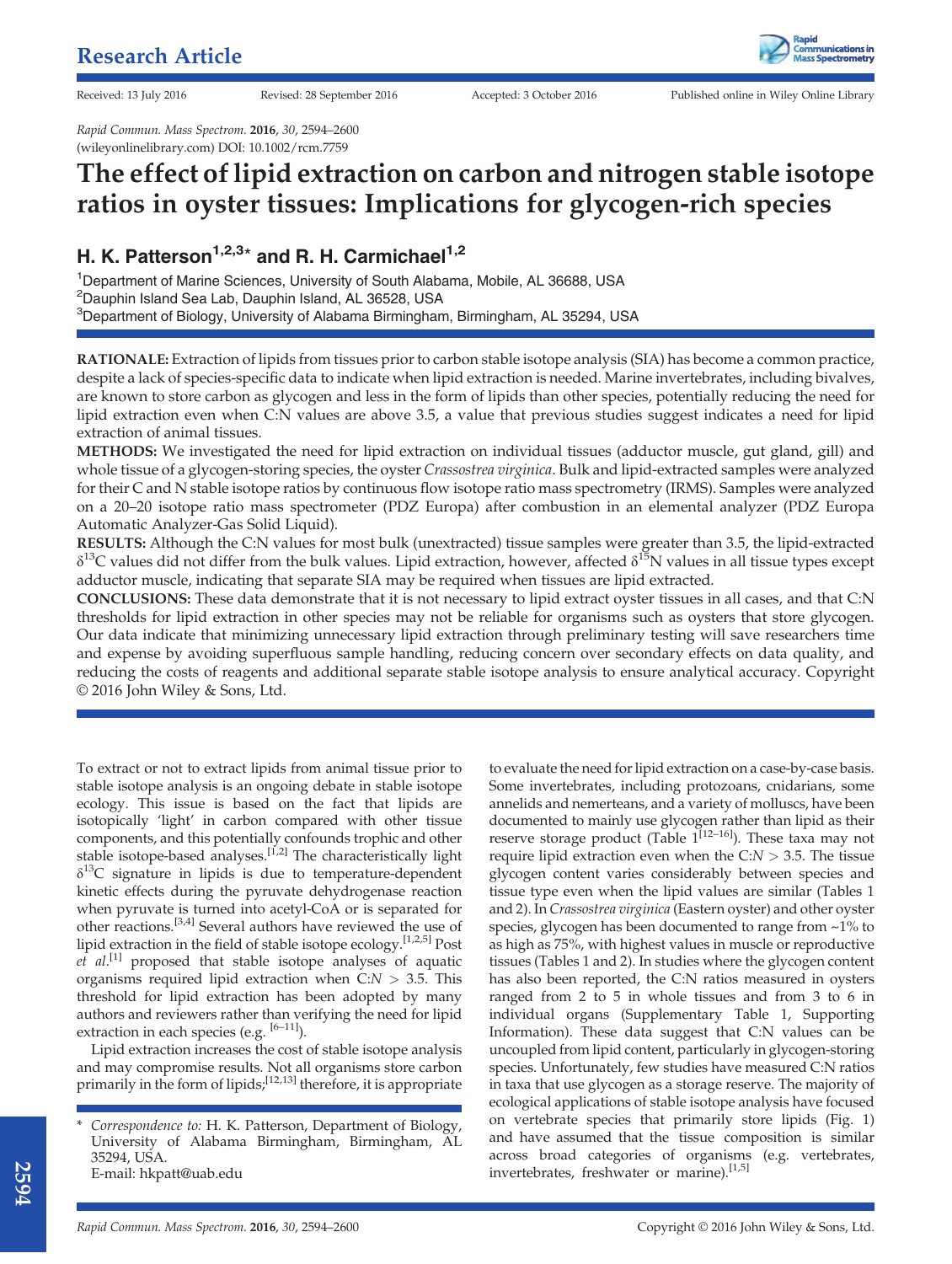Table 1. Summary of the range of literature values for % glycogen, % carbohydrate (where % glycogen was not reported, carbohydrate values are provided for comparison), and % lipid in whole tissue of various invertebrates taxonomic groups (data and references are provided in Supplementary Table 1(A), Supporting Information)

| <b>Taxonomic</b><br>group       | %<br>Glycogen | $\frac{0}{0}$<br>Carbohydrate | $\frac{0}{0}$<br>Lipid |
|---------------------------------|---------------|-------------------------------|------------------------|
| Molluscs                        |               |                               |                        |
| <b>Bivalves</b>                 | $1 - 75$      | $1 - 53$                      | $1 - 30$               |
| Gastropods                      | $1 - 6$       | 24?                           | $1 - 5$                |
| Sponges                         | ~1            |                               | $3 - 13$               |
| Cnidarians                      | $1 - 7$       |                               | 10 <sup>a</sup>        |
| Annelids                        | $1 - 6$       |                               | $6 - 9$                |
| Nemerteans                      |               | $2 - 4$                       | $10 - 14$              |
| Tunicates                       | $1 - 2$       |                               | $6 - 11$               |
| <sup>a</sup> Single data point. |               |                               |                        |

While lipid extraction can be necessary to obtain accurate  $\delta^{13}$ C values in some animal tissues, lipid extraction is known to alter  $\delta^{15}N$  values. Many authors have observed a change in the  $\delta^{15}N$  values of lipid-extracted samples (e.g.  $[17-19]$ ) presumably because lipid extraction can result in loss of nitrogen-rich lipids and non-lipid material in both lipid and non-lipid fractions.<sup>[20–22]</sup> When using lipid extraction it is therefore necessary to separately analyze samples for each element, resulting in a doubling of tissue mass required (analyzing extracted and bulk tissues), increasing costs (for supplies and analyses), and adding time spent processing and analyzing samples.[23] In addition, application of a generalized C:N-based correction factor to account for lipids, if not verified, could lead to inaccurate values due to over- or underestimation.[5,24,25] Hence, substantial benefit can be derived from studies to better inform when species-specific lipid extraction is needed.

In this study we compared  $\delta^{13}C$ ,  $\delta^{15}N$  and C:N values in bulk and lipid-extracted tissues (adductor muscle, gut gland, gill) and whole tissue of the C. virginica to determine whether lipid extraction affected these values in the tissues of a glycogen-storing marine invertebrate. We hypothesized that the relatively low lipid content in



oyster tissues would make lipid extraction unnecessary even when the C:N values are above the 3.5 threshold suggested for other aquatic species.<sup>[1]</sup> We therefore compared  $\delta^{13}C$  values in lipid-extracted and bulk (unextracted) oyster tissues and determined the C:N value at which lipid extraction would be necessary in C. virginica. We compared published literature values for tissue composition (relative protein, carbohydrate, lipid content) in marine species to determine the differences between glycogen-storing and lipid-storing taxa (Supplementary Table 1, Supporting Information).

## EXPERIMENTAL

Hatchery-reared oysters were obtained from the Auburn University Shellfish Laboratory on Dauphin Island (AL, USA) and were deployed under typical aquaculture conditions at two locations in Mobile Bay (AL, USA) during the summer of 2008 for up to 120 days (May–August) before dissection and analysis. A detailed description of rearing conditions and locations is provided by Patterson.<sup>[26]</sup> At collection, the oysters ranged in size from 28.4 to 71.1 mm. The oysters were stored at  $-20^{\circ}$ C prior to analysis. The soft tissues were separated from the shell by tissue type (adductor muscle, gill, gut gland) or left whole, dried at 60°C and ground to a powder using a mortar and pestle. As a control, a sample of 'fatty' tissue surrounding the gut gland, expected to primarily comprise stored lipid, was collected and treated similarly.

#### Lipid extraction

Following a method modified from Folch et  $al$ ,<sup>[27]</sup> Bligh and Dyer,<sup>[28]</sup> and Sweeting et al.,<sup>[23]</sup> 0.01  $\pm$  0.002 g of dried and ground tissue was placed in a 15-mL plastic, chemical-resistant, centrifuge tube (VWR International, Radnor, PA, USA) with 2 mL of chloroform (Acros Organics, 99.9% Extra Dry, Fisher Scientific, Waltham, MA, USA), 1 mL of methanol (Fisher Scientific, Optima LC/MS), and 1 mL of ultrapure water. The tubes were manually shaken for 30 s, and then spun at 3000 rpm for 10 min in an I.E.C. HN-S centrifuge (Damon/IEC Division, East Lyme, CT, USA). The tubes were carefully removed, so as not to disturb the layers, and the lower (chloroform/lipid layer) was removed by

Table 2. The ratio of % glycogen to % lipid summarized from the range of literature values in individual tissues or organs of various invertebrate taxonomic groups (data and references are provided in Supplementary Table 1(B), Supporting Information)

|                             |         | % Glycogen/% Lipid |                  |                     |  |
|-----------------------------|---------|--------------------|------------------|---------------------|--|
| Taxonomic group             | Muscle  | Mantle/gill        | Digestive organs | Reproductive organs |  |
| Molluscs<br><b>Bivalves</b> | 1–9     | 1–4                | $1 - 2$          | $1 - 5$             |  |
| Gastropods                  | 8       |                    |                  | -                   |  |
| Cephalopods                 | $1 - 2$ |                    | -                |                     |  |
| Sponges                     | 1–4     |                    | ${<}1$           | $\leq$              |  |
| Polyplacophores             | $<$ 1   |                    | $\leq$ T         | $\leq 5$            |  |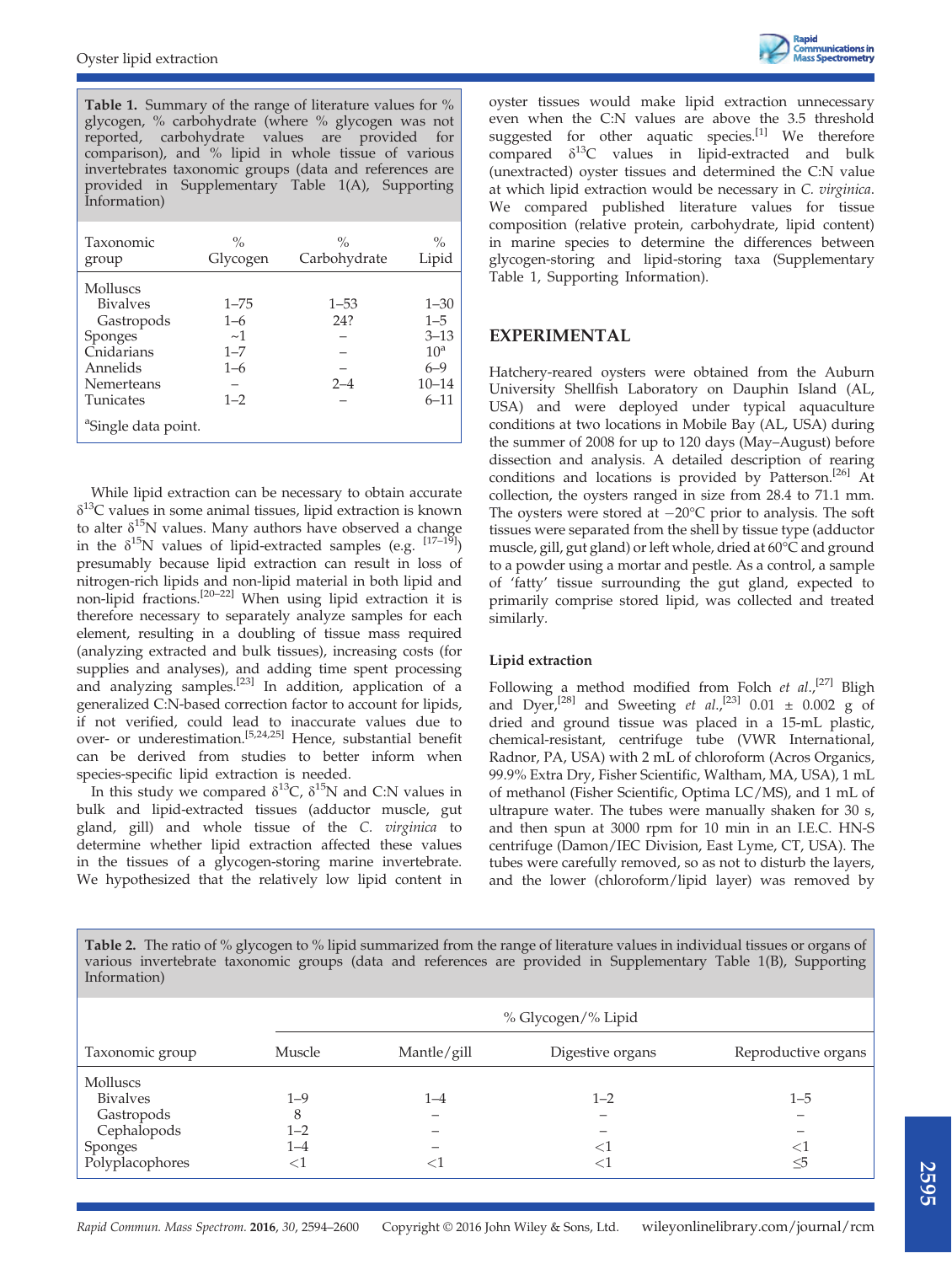

Figure 1. Published studies that investigated the need for lipid extraction of aquatic animal tissues for the purpose of stable isotope analysis ( $n = 26$  sources; some sources presented data from studies of multiple taxa. If the citation contained both marine and freshwater species it was counted in both categories, but if the species spends time in both marine and freshwater environments it was counted as marine only). Bivalves were separated from other invertebrates. (References to published studies are provided in the Supporting Information.)

pipettingwith gentle bubbling. This processwas repeated three times until the lower layer was clear (providing visual evidence of lipid removal). The remaining upper layer was then filtered onto an ashed glass microfiber filter (grade GF/F) and rinsed with ultrapure water until no solvent remained. The filter was then dried at 60°C for 48 h. These methods were selected because they are widely used by ecologists to remove lipids before stable isotope analysis (e.g.  $[29-32]$ ).

#### Stable isotope analysis

Lipid-extracted and bulk (unextracted) tissue samples  $(1.0 \pm 0.2 \text{ mg})$  were packed in tin capsules (Elementar, Mt. Laurel, NJ, USA) and sent to the University of California Davis Stable Isotope Facility (Davis, CA, USA) for C and N stable isotope ratio determination by continuous flow isotope ratio mass spectrometry. The samples were analyzed on a 20–20 isotope ratio mass spectrometer (PDZ Europa, Sercon Ltd, Crewe, UK) after combustion in an elemental analyzer (PDZ Europa Automatic Analyzer-Gas Solid Liquid, ANCA-GSL). Ten percent of the samples were analyzed in duplicate to determine the effects of handling and instrument reproducibility; the variation in the values was within the range of instrument error (0.11  $\pm$  0.06 ‰). A blank tin and acetanilide standard were included with each tray. The internal standards included G-11 (Nylon  $n = 39$ ), G-13 (Bovine Liver  $n = 3$ , G-17 (USGS-41 Glutamic Acid  $n = 8$ ) and G-9 (Glutamic Acid  $n = 12$ ). All the stable isotope samples were analyzed relative to V-PDB (for carbon) and air (for nitrogen). The standard deviation for internal standards was ±0.08 ‰ (Nylon), ±0.07 ‰ (Bovine Liver), ±0.21 ‰ (USGS-41; USGS, Reston, VA, USA), and ±0.37 ‰ (Glutamic Acid) for carbon values and  $\pm 0.14$  ‰ (Nylon),  $\pm 0.04$  ‰ (Bovine Liver),  $\pm 0.15$ ‰ (USGS-41), and ±0.26 ‰ (Glutamic Acid) for nitrogen. The  $\delta^{13}$ C and  $\delta^{15}$ N values, and the carbon-to-nitrogen (C:N) ratio by mass, were calculated for each sample before and after lipid extraction. The stable isotope ratios are expressed in delta notation as  $\delta X$  ‰ = ( $R_{sample}/R_{standard} - 1$ ), where R is the ratio of heavy to light isotope (e.g.  ${}^{13}C/{}^{12}C$ ) and X is the element of interest (e.g. C).

#### Statistical analysis

All the tissue samples represent individuals  $(n = 7)$  and aggregates of 2–3 individuals ( $n = 31$ ), except in the case of whole tissue where all the samples were from individual oysters. The concordance correlation coefficient<sup>[33,34]</sup> was calculated in R (version 2.15.2) using the epi.ccc package. In Minitab (version 15, State College, PA, USA; [www.minitab.](http://www.minitab.com) [com\)](http://www.minitab.com) a paired sample t-test was used to compare the C:N ratios for extracted and bulk samples, as well as differences in the extracted and bulk  $\delta^{13}C$  and  $\delta^{15}N$  values. Regression analyses were performed in SigmaPlot (version 16, Systat Software, San Jose, CA, USA; [www.systatsoftware.com](http://www.systatsoftware.com)). A significance value of  $p < 0.05$  was used for all tests. The error is reported as standard error.

#### RESULTS

The mean C:N ratios ranged from 3.4 to 5.8 in bulk (unextracted) oyster tissues and 3.2 to 3.9 in lipid-extracted tissues, with the lowest values in adductor muscle and the highest in gut gland (all values >4.8; Fig. 2). In all bulk tissue samples except muscle, the C:N values were >3.5, the threshold for lipid extraction identified by Post et  $al$ .<sup>[1]</sup> (Fig. 2, dashed line), and remained >3.5 after extraction in gill and gut gland. The  $\delta^{13}$ C values in tissues ranged from  $-20.4$  to  $-24.6$  ‰ and decreased significantly with increasing C:N (Fig. 2). The 'fatty' tissue sampled from surrounding the gut gland in oysters had a C:N value of 3.5 and a correspondingly low  $\delta^{13}$ C (~ -24.5 ‰) value that were only comparable with the  $\delta^{13}$ C values in gut gland and some gill tissues (Fig. 2).

The tissue C:N decreased significantly upon extraction (Table 3), with the greatest difference between bulk and extracted values in gut gland. Although the lipid-extracted  $\delta^{13}$ C values tended to be lower than the  $\delta^{13}$ C bulk values



**Figure 2.** Bulk (unextracted)  $\delta^{13}$ C values compared with C:N in adductor muscle (AM,  $n = 10$ ), gill (Gill,  $n = 14$ ), gut gland (GG,  $n = 15$ ), whole tissue (WT,  $n = 10$ ), and 'fat' ( $n = 1$ ) from oysters (C. virginica). 'Fat' = Fatty tissue surrounding the gut gland. Dashed line represents the C:N value above which Post et al.<sup>[1]</sup> recommended lipid extraction for tissues from aquatic organisms.  $y = -1.45x - 16.36$ ,  $R^2 = 0.39$ ,  $F_{reg (1, 48)} = 31.13$ ,  $p < 0.001$ .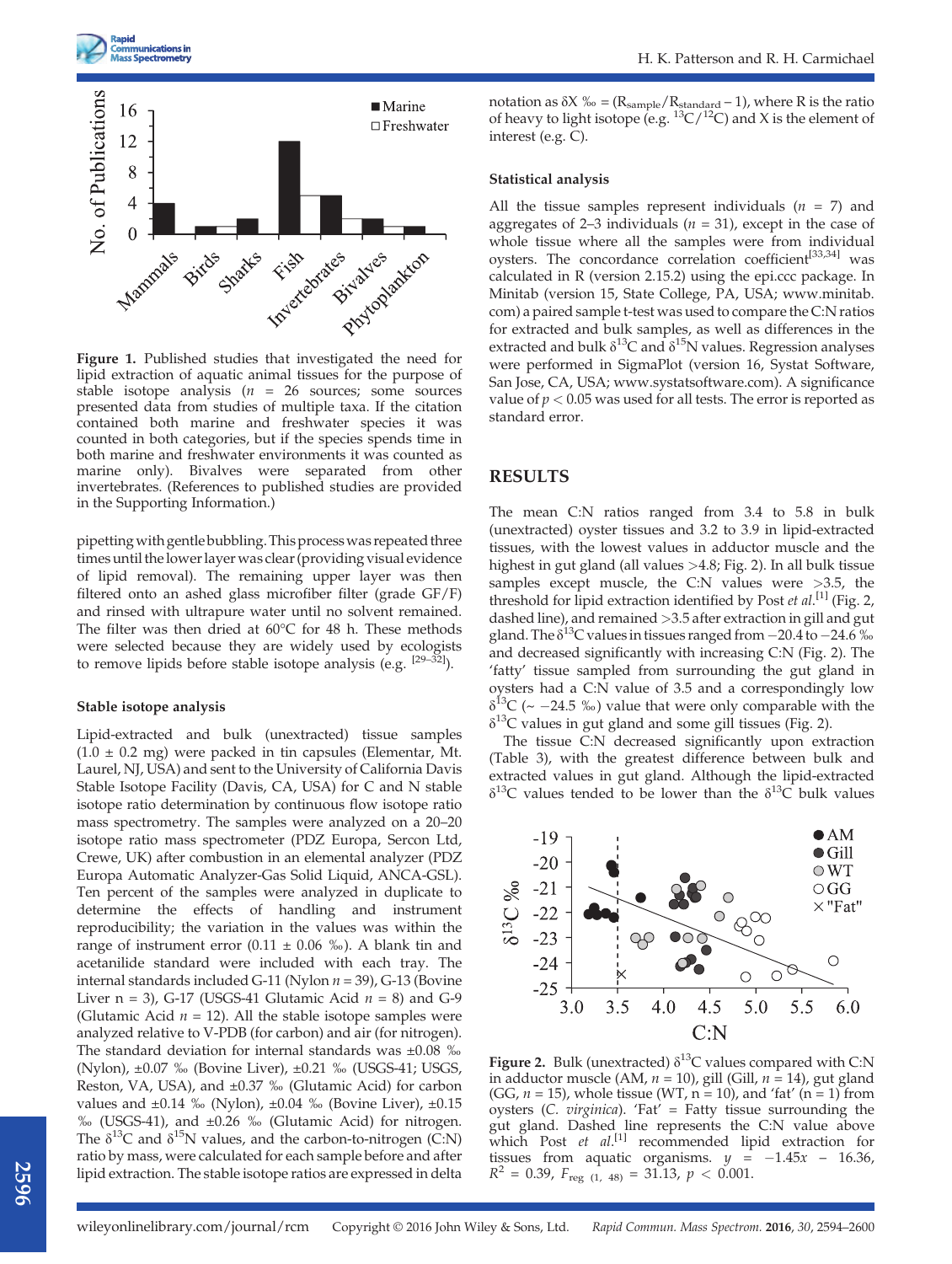(Fig. 3), the mean values did not differ between treatments (Table 4). The  $\delta^{13}$ C values in extracted tissues were correlated with the  $\delta^{13}$ C values in bulk tissues and not significantly different from a 1:1 relationship (concordance correlation for all data:  $rho = 0.87$ ,  $Cd = 0.91$ ; Fig. 3, Table 4). Adductor muscle showed the best correlation between the extracted and bulk treatments and the smallest deviation from the best-fit line, followed by whole tissue, gill, and gut gland (which showed the poorest correlation; Fig. 3, Table 4).

The mean  $\delta^{15}N$  values in oyster tissues ranged from ~8.6 ‰ to 10.1 ‰ across both treatments and were significantly different between the bulk and lipid-extracted tissue samples for all tissues except adductor muscle (Table 4). Among the tissue that showed significant differences in  $\delta^{15}N$  values, the mean differences between extracted and bulk samples was  $0.45 \pm 0.21$  ‰ and they did not show a consistent shift due to lipid extraction.

### DISCUSSION

Our data demonstrate that the decision to use lipid extraction should be evaluated in light of the species-specific composition of the tissues to be analyzed. For C. virginica, lipid extraction prior to stable isotope analysis is not always necessary unless analyzing lipid-rich tissues such as gut gland. Kiljunen et al.<sup>[24]</sup> pointed out that the C:N in tissues from an organism that stores glycogen (as opposed to lipids) could be similar to the C:N in lipid-rich species, but lipid extraction or mathematical correction would not result in a substantial change in  $\delta^{13}C$  values. Accordingly, our data showed relatively high C:N values in most oyster tissues (>3.5), but higher  $\delta^{13}$ C values than in directly sampled fatty tissue (which had lower C:N) while the  $\delta^{13}$ C values in lipid-extracted and bulk tissues were similar. The tissue-specific C:N and  $\delta^{13}C$ values that we observed in bulk and extracted tissues are consistent with known differences in tissue composition. Gut gland contains higher concentrations of triglycerides (lipids)<sup>[35]</sup> and glycogen stores than muscle tissue,<sup>[36,37]</sup> accounting for the higher C:N than in adductor muscle and a ratio > 3.5 even after lipid extraction (Table 1). Although the values for the bulk and extracted tissues were not significantly different even for gut gland, our data suggest that analyses of gut gland tissues might benefit from lipid extraction prior to stable isotope analysis.

Our results suggest that previous C:N thresholds for lipid extraction may not be reliable for organisms such as oysters that store glycogen. The C:N ratios in all bulk tissues except gut gland were <4.7 but all were greater than or nearly equal



Figure 3. Concordance correlation for  $\delta^{13}$ C values in lipid-extracted compared with bulk samples of oyster adductor muscle (AM,  $n = 10$ ), gill (Gill,  $n = 14$ ), whole tissue (WT,  $n = 10$ ), gut gland (GG,  $n = 15$ ) and 'fat' (n = 1). 'Fat' = Fatty tissue surrounding the gut gland. Dashed line represents the 1:1 relationship. Results of statistical analyses are shown in Table 3.

to the 3.5 C:N threshold even after extraction (remaining between 3.2 and 3.9). These values are within the range of C:N values reported for C. virginica tissues across its range (e.g. 4.0–5.4 in NH, USA, 5.6 in NY, USA, 5.2–6.5 in VA, USA, and 2.9 in TX, USA<sup>[38-41]</sup>), suggesting that our conclusions are likely to be broadly applicable at least to C. virginica. Our findings suggest that a C:N ratio >3.5 may be more appropriate for lipid extraction of some tissues prior to stable isotope analysis among glycogenstoring species such as C. virginica. This approach would limit extraction to those tissues most likely to require some level of lipid correction, while minimizing the likelihood of unnecessary sample handling and treatment or overcorrection (artificial increase) of  $\delta^{13}$ C values. Because tissue composition in bivalves can be linked to food supply,[42,43] the high regional variation in tissue C:N values among oysters raises the question as to whether the need for lipid extraction may be to some extent location or study specific. It seems clear that broad application of lipid extraction thresholds or correction factors to major taxonomic groups such as 'all marine invertebrates' is likely to be at least imprecise.

We observed a small  $\left($  < 1 % but significant shift in nitrogen stable isotope ratios with lipid extraction in all oyster tissues except adductor muscle (Table 3). Previous studies have reported  $\delta^{15}$ N shifts large enough to affect food web assessments (2–4‰) and (as found in this study) the  $\delta^{15}N$ 

| Table 3. Mean ± standard error and paired t-test statistics for the difference between C:N in bulk and extracted tissues of<br>ovsters, including adductor muscle (AM, $n = 10$ ), gill (Gill, $n = 14$ ), whole tissue (WT, $n = 10$ ) and gut gland (GG, $n = 15$ ) |                                                                          |                                                                          |                                                                          |                                |                                       |
|-----------------------------------------------------------------------------------------------------------------------------------------------------------------------------------------------------------------------------------------------------------------------|--------------------------------------------------------------------------|--------------------------------------------------------------------------|--------------------------------------------------------------------------|--------------------------------|---------------------------------------|
| C: N<br><b>Tissue</b>                                                                                                                                                                                                                                                 | Bulk                                                                     | Extracted                                                                | Difference                                                               | t-value                        | <i>p</i> -value                       |
| AM<br>Gill<br>WT<br>GG                                                                                                                                                                                                                                                | $3.40 \pm 0.06$<br>$4.27 \pm 0.03$<br>$4.20 \pm 0.11$<br>$5.17 \pm 0.07$ | $3.24 \pm 0.02$<br>$3.70 \pm 0.03$<br>$3.53 \pm 0.04$<br>$3.85 \pm 0.03$ | $0.16 \pm 0.06$<br>$0.57 \pm 0.04$<br>$0.67 \pm 0.12$<br>$1.32 \pm 0.08$ | 3.12<br>23.10<br>8.28<br>15.33 | 0.01<br>< 0.001<br>< 0.001<br>< 0.001 |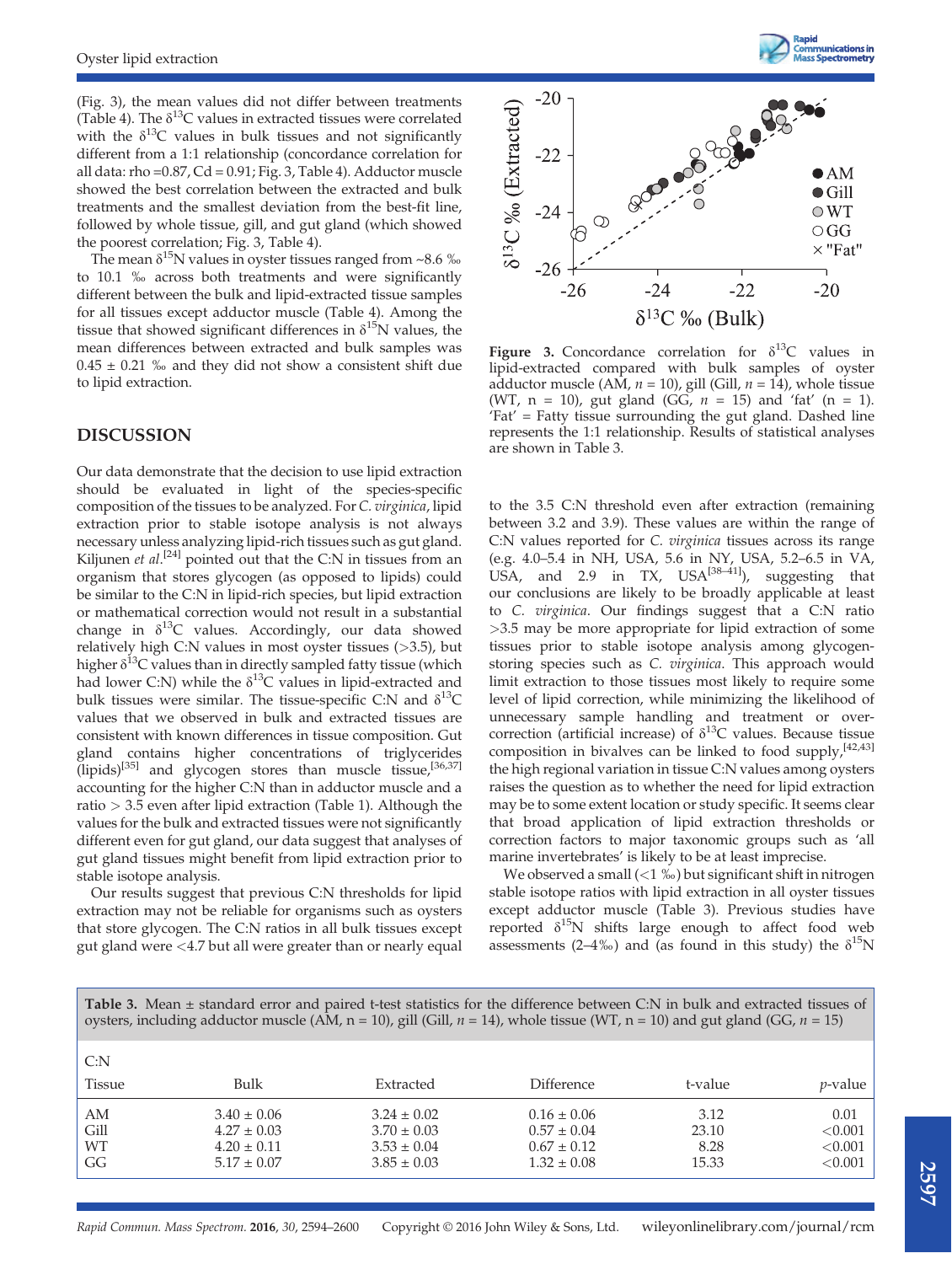

Table 4. Mean  $\pm$  standard error  $\delta^{13}C$  and  $\delta^{15}N$  values in bulk and extracted tissues of oysters, results of a paired t-test comparing bulk and extracted samples for each tissue type  $(df = 1)$ , and concordance correlation values (rho) and deviation (Cb; no deviation occurs when Cb = 1) from a 1:1 line comparing bulk and extracted  $\delta^{13}$ C values. Adductor muscle (AM,  $n = 10$ ), gill (Gill,  $n = 14$ ), whole tissue (WT,  $n = 10$ ) and gut gland (GG,  $n = 15$ )

|                |                   | $\delta X\%$      |         | t-test statistics |      | Correlation statistics |  |
|----------------|-------------------|-------------------|---------|-------------------|------|------------------------|--|
| <b>Tissue</b>  | Bulk              | Extracted         |         | p                 | rho  | Cb                     |  |
| $\delta^{13}C$ |                   |                   |         |                   |      |                        |  |
| AM             | $-21.37 \pm 0.26$ | $-21.36 \pm 0.26$ | $-0.28$ | 0.78              | 0.91 | 0.98                   |  |
| Gill           | $-22.37 \pm 0.33$ | $-21.69 \pm 0.31$ | $-1.39$ | 0.17              | 0.86 | 0.87                   |  |
| <b>WT</b>      | $-22.50 \pm 0.30$ | $-22.10 \pm 0.32$ | $-0.82$ | 0.43              | 0.81 | 0.93                   |  |
| GG             | $-24.05 \pm 0.34$ | $-23.03 \pm 0.30$ | $-1.90$ | 0.07              | 0.75 | 0.79                   |  |
| $\delta^{15}N$ |                   |                   |         |                   |      |                        |  |
| AM             | $10.08 \pm 0.11$  | $9.88 \pm 0.14$   | $-1.09$ | 0.29              |      |                        |  |
| Gill           | $9.55 \pm 0.13$   | $10.10 \pm 0.08$  | $-3.66$ | 0.001             |      |                        |  |
| WT             | $9.86 \pm 0.17$   | $9.34 \pm 0.17$   | $-2.19$ | 0.04              |      |                        |  |
| GG             | $8.58 \pm 0.11$   | $8.85 \pm 0.05$   | $-3.89$ | 0.001             |      |                        |  |
|                |                   |                   |         |                   |      |                        |  |

values were variable so no standard shift predictions could be values were valued by the summary star.  $\Gamma$ included zooplankton and tissues from mussels, birds, and fish found no effect of lipid extraction on  $\delta^{15}N$  values.<sup>[46–48]</sup> Differences among studies could be due to differences in sample processing or handling such as the solvent type used,<sup>[20,21,47]</sup> but may also reflect variation due to tissue type or class of lipid being extracted (polar/non-polar).[49] To guarantee accurate values when lipid extraction is performed, in the case of oysters our data suggest that it will be necessary to separately determine the stable isotope ratios of carbon and nitrogen by performing  $\delta^{15}N$  analysis on bulk tissues only. Because lipid extraction is not needed for most oyster tissues, however, stringency of extraction methods, resulting effects on  $\delta^{15}N$  values, and separate isotope analysis should not be a concern.

Like oysters, other organisms that store glycogen and have low lipid content, especially other bivalve species, may not require lipid extraction before stable isotope analyses. Protein:lipid and carbohydrate:lipid comparisons among tissues in different groups of animals should aid in evaluating the need for the lipid extraction. For example, data from the literature shows that finfish, crustaceans, and molluscs have distinct taxon-specific relationships among tissue components (carbon content may be relatively high while lipid content is low; Fig. 4). If the relationship between tissue composition and extraction requirements in oysters that we documented can be generalized to other species, many molluscs may not require lipid extraction prior to isotope analysis. Among available studies, the bivalve lipid content ranged from  $7.0 \pm 0.4$  to  $13.6 \pm 0.7\%$  of ash-free dry weight (AFDW), and the carbohydrate content ranged from 8.2 ± 0.9 to  $24.9 \pm 1.2\%$ ,  $^{[13,50]}$  and both sets of values were shown to vary with season, temperature, latitude, ontogeny, rate of growth, ploidy, sex, reproductive state, species and available food supply.<sup>[12,15,51–59]</sup> In organisms with different muscle types, the muscle group and function were also important (e.g. greater glycogen content in the tail than in the claw of American lobster<sup>[60]</sup>). Other authors have pointed out that C:N is not necessarily reflective of lipid content even in organisms that store lipids, such as fish.[61] To determine the net effects of lipid extraction on stable isotope ratios (correcting or confounding), thought should be given to tissue composition, tissue type, and the timing of tissue sampling during sample collection and preparation, as well as the absolute C:N in target tissues.



Figure 4. Protein (A) and carbohydrate (B) content compared with lipid content in tissues from finfish ( $n = 45$ ), crustaceans (*n* = 8) and mollusks (*n* = 10). Data summarized from Exler<sup>[63]</sup> relative to the raw, edible portion of the organism. Carbohydrates were mainly glycogen. Oyster species are distinguished from other mollucs as triangles  $=$  C. *virginica*, squares  $= C.$  gigas.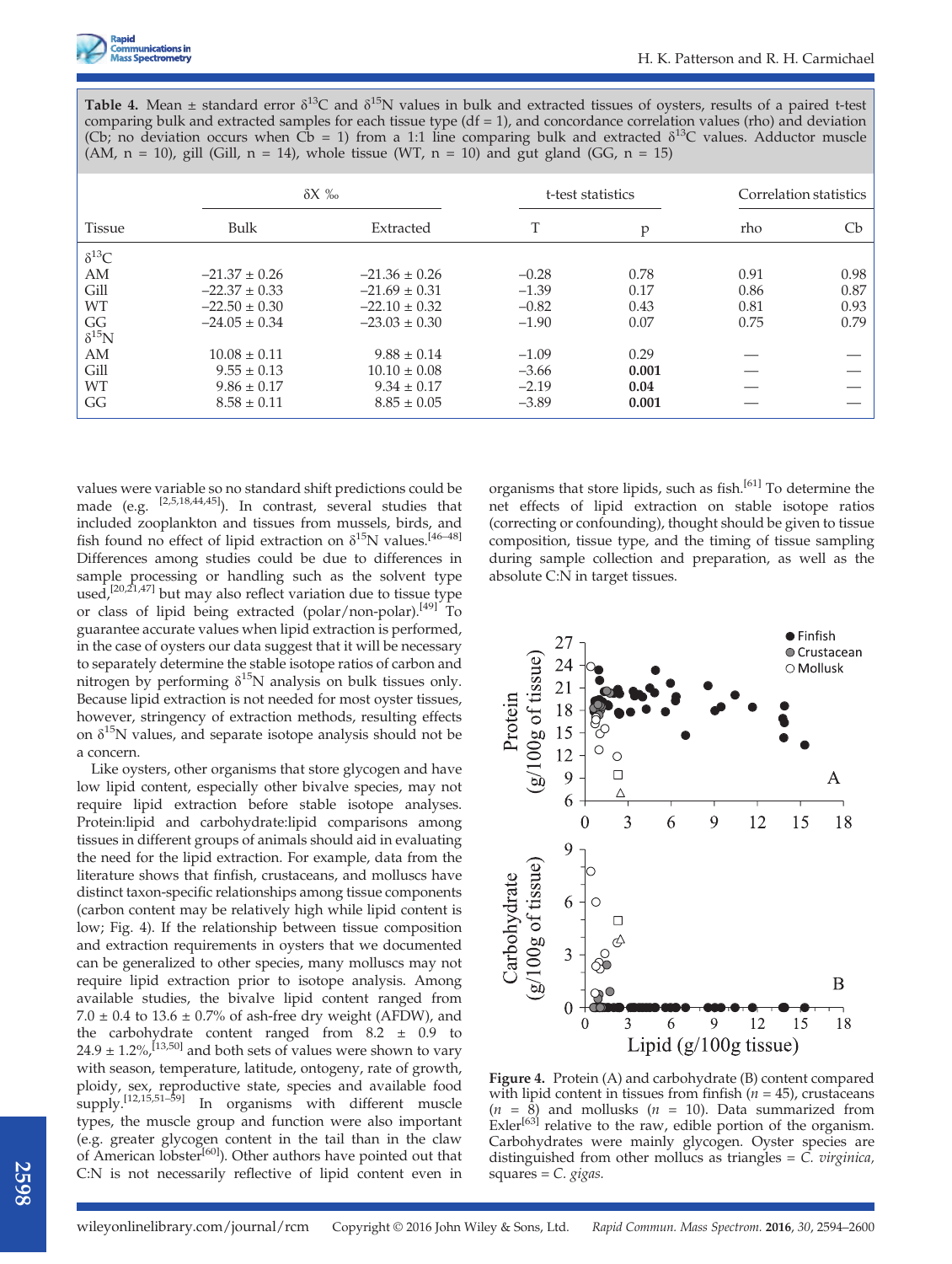## CONCLUSIONS

Overall, our data suggest that using generalized studies and large meta-analyses of multiple species from different locations, seasons, and ages (e.g.  $[18]$ ) to set thresholds for lipid extraction is inappropriate and that these generalizations may not accurately gauge the effect of lipid extraction on individual tissues or species. We concur with Hoffman and Sutton,<sup>[62]</sup> who recommended using a species-specific approach because a generalized lipid correction model can introduce biases to data. Our data, coupled with the variation in findings previously published, leads us to recommend that authors examine the need for lipid extraction on a case-by-case, tissue-specific basis. For C. virginica, and other species that use glycogen as a primary storage substrate, lipid extraction may not be needed in some tissue types prior to SIA. Selective application of lipid extraction to high lipid content tissues such as gut gland may be sufficient. The literature values of C:N for many other invertebrates species are very similar to values that we found in oysters (Supplementary Table 1, Supporting Information). In these species energy storage commonly relies on glycogen/carbohydrate rather than lipids; therefore, lipid extraction may not be necessary for these taxa. Minimizing unnecessary lipid extraction through preliminary testing will save researchers time and expense by avoiding superfluous sample handling, reducing concern over secondary effects on data quality, and reducing costs of reagents and additional separate stable isotope analysis to ensure analytical accuracy.

## Acknowledgements

This work was funded in part by the University of South Alabama Oyster Reef Restoration Program, the Marine Environmental Sciences Consortium (MESC)-BP Gulf of Mexico Research Initiative (10-BP-GoMRI-DISL), and the Northern Gulf Institute (NGI)-BP GoMRI Phase I. We thank Allen Aven, Nicole Taylor, Courtney Miller, interns and others in the Carmichael Lab and staff at the DISL who assisted with lab and fieldwork. We also thank Keyt Fischer for reviewing the paper.

#### REFERENCES

- [1] D. M. Post, C. A. Layman, D. A. Arrington, G. Takimoto, J. Quattrochi, C. G. Montaña. Getting to the fat of the matter: models, methods and assumptions for dealing with lipids in stable isotope analyses. Oecologia 2007, 152, 179.
- [2] W. J. Boecklen, C. T. Yarnes, B. A. Cook, A. C. James. On the use of stable isotopes in trophic ecology. Annu. Rev. Ecol. Evol. Syst. 2011, 42, 411.
- [3] E. Melzer, H. L. Schmidt. Carbon isotope effects on the pyruvate dehydrogenase reaction and their importance for relative carbon-13 depletion in lipids. J. Biol. Chem. 1987, 262, 8159.
- [4] M. J. De Niro, S. Epstein. Mechanism of carbon isotope fractionation associated with lipid synthesis. Science 1977, 197, 261.
- [5] J.M. Logan, T. D. Jardine, T. J.Miller, S. E. Bunn, R. A. Cunjak, M. E. Lutcavage. Lipid corrections in carbon and nitrogen stable isotope analyses: comparison of chemical extraction and modelling methods. J. Anim. Ecol. 2008, 77, 838.



- [6] S. Ducatez, S. Dalloyau, P. Richard, C. Guinet, Y. Cherel. Stable isotopes document winter trophic ecology and maternal investment of adult female southern elephant seals (Mirounga leonine) breeding at the Kerguelen Islands. Mar. Biol. 2008, 155, 413.
- [7] R. J. D. Wells, J. H. Cowan, B. Fry. Feeding ecology of red snapper Lutjanus campechanus in the northern Gulf of Mexico. Mar. Ecol. Prog. Ser. 2008, 361, 213.
- [8] B. P. Wallace, L. Avens, J. Braun-McNeil, C. M. McClellan. The diet composition of immature loggerheads: Insights on trophic niche, growth rates, and fisheries interactions. J. Exp. Mar. Biol. Ecol. 2009, 373, 50.
- [9] F. Aya, I. Kudo. Isotopic shifts with size, culture habitat, and enrichment between the diet and tissues of the Japanese scallop Mizuhopecten yessoensis (Jay, 1857). Mar. Biol. 2010, 157, 2157.
- [10] J. Diehl, S. E. Johnson, K. Xia, A. West, L. Tomanek. The distribution of 4-nonylphenol in marine organisms of North American Pacific Coast estuaries. Chemosphere 2010, 87, 490.
- [11] N. T. Tue, H. Hamaoka, A. Sogabe, T. D. Quy, M. T. Nhuan, K. Omori. Food sources of macro-invertebrates in an important mangrove ecosystem of Vietnam determined by dual stable isotope signatures. J. Sea Res. 2010, 72, 14.
- [12] H. Hummel, L. De Wolf, A. W. Fortuin. The annual cycle of glycogen in estuarine benthic animals. Hydrobiol. Bull. 1988, 22, 199.
- [13] J. J. Beukema. Caloric values of marine invertebrates with an emphasis on the soft parts of marine bivalves. Oceanography and Marine Biology: an Annual Review 1997, 35, 387.
- [14] C. Lee, C. Kurtzman, L. Pepper. Proximate composition of Southern oysters - Factors affecting variability. Commercial Fisheries Review 1960, 22, 1.
- [15] P. S. Galtsoff. Fishery Bulletin of the United States Fish and Wildlife Service, vol. 64 (Department of the Interior), United States Government Printing Office, 1964, p. 480.
- [16] F. Parrish, T. Martinelli-Liedtke. Some preliminary findings on the nutritional status of the Hawaiian spiny lobster (Panulirus marginatus). Pacific Sc. 1999, 53.
- [17] J. Soreide, T. Tamelander, H. Hop, K. Hobson, I. Johansen. Sample preparation effects on stable C and N isotope values: a comparison of methods in Arctic marine food web studies. Mar. Ecol. Prog. Ser. 2006, 328, 17.
- [18] M. A. Mateo, O. Serrano, L. Serrano, R. H. Michener. Effects of sample preparation on stable isotope ratios of carbon and nitrogen in marine invertebrates: implications for food web studies using stable isotopes. Oecologia 2008, 157, 105.
- [19] N. E. Hussey, J. Brush, I. D. McCarthy, A. T. Fisk.  $\delta^{15}N$  and  $\delta^{13}$ C diet-tissue discrimination factors for large sharks under semi-controlled conditions. Compar. Biochem. Physiol. Part A 2010, 155, 445.
- [20] G. R. Dobush, C. D. Ankney, D. G. Krementz. The effect of apparatus, extraction time, and solvent type on lipid extractions of snow geese. Can. J. Zool. 1985, 63, 1917.
- [21] B. A. Murry, J. M. Farrell, M. A. Teece, P. M. Smyntek. Effect of lipid extraction on the interpretation of fish community trophic relationships determined by stable carbon and nitrogen isotopes. Can. J. Fish. Aquat. Sci. 2006, 63, 2167.
- [22] E. Svensson, S. Schouten, E. C. Hopmans, J. J. Middleburg, J. S. S. Damste. Factors controlling the stable nitrogen isotopic composition  $(\delta^{15}N)$  of lipids in marine animals. PLOS One 2015, 11, e0146321.
- [23] C. J. Sweeting, N. V. C. Polunin, S. Jennings. Effects of chemical lipid extraction and arithmetic lipid correction on stable isotope ratios of fish tissues. Rapid Commun. Mass Spectrom. 2006, 20, 595.